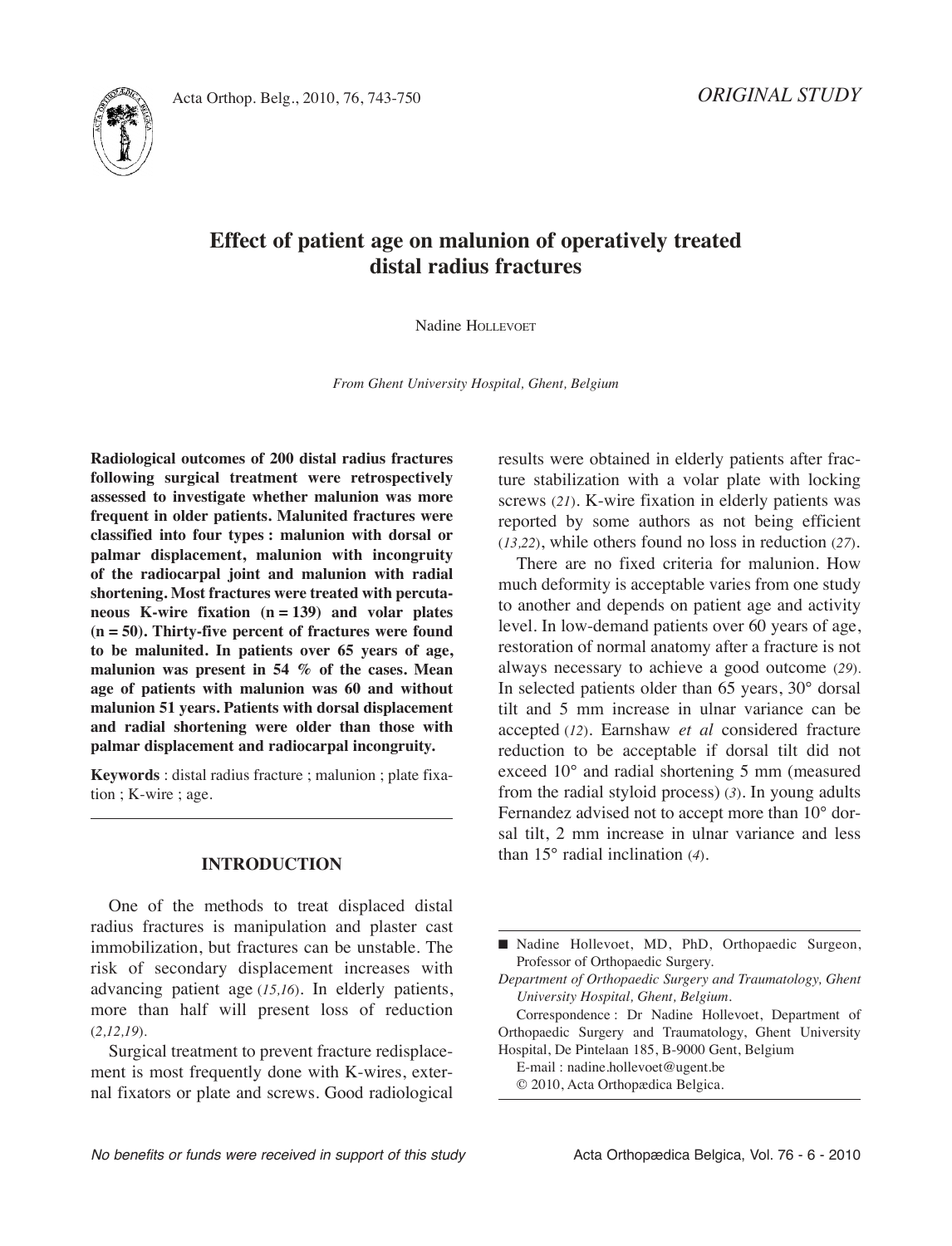The purpose of the present study was to find out if the radiological outcome after surgical fixation was influenced by age.

#### **METHODS**

Radiographs of all distal radius fractures managed operatively in Ghent University Hospital between May 2008 and April 2010 were retrospectively assessed. Only patients with closed epiphyseal plates were included. A total of 207 patients were operated on. In seven cases radiographic outcomes could not be determined because patients had gone to another hospital for further treatment. Radiographs of 200 distal radius fractures were evaluated. Information on age, gender, side, mechanism of injury and treatment method could be collected from the electronic files.

It was noted on digitized radiographs of the distal radius fractures whether fractures were intra- or extra-articular and whether initial fracture displacement was palmar or dorsal. Ulnar variance was measured on preoperative radiographs, on postoperative radiographs taken immediately after surgery and at the time of bone healing (at least one month postoperatively). When available, ulnar variance was also measured on films of the opposite normal wrist. Palmar tilt was determined on preoperative lateral radiographs and at the time of bone healing. Measurements were done with the method described by Kreder *et al* (*14*).

Radiographic outcomes at the time of bone healing were categorized into five groups : without malunion, with dorsal, palmar or radiocarpal malunion or with radial shortening. In wrists with dorsal malunion, dorsal tilt measured more than 10° (i.e. palmar tilt was smaller than -10°) (fig 1). In fractures with palmar malunion, palmar



*Fig.*  $1. - A$  wrist with dorsal malunion in a 59-year-old woman  $(a, b)$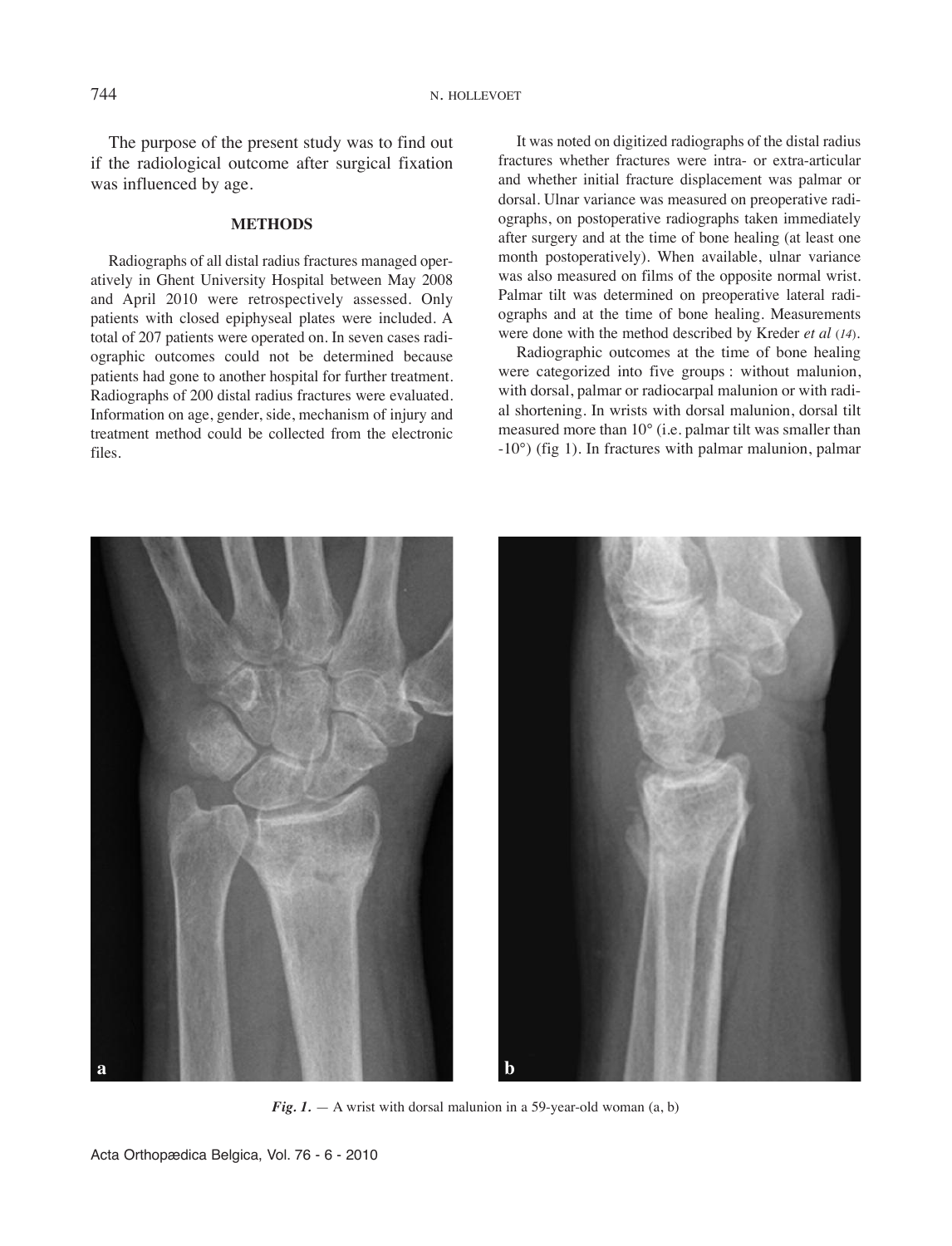| Results of radiographic measurements                              |                                                        | SЕ |
|-------------------------------------------------------------------|--------------------------------------------------------|----|
| Mean palmar tilt on preoperative radiographs $(N = 180)$ :        | $-14^{\circ}$ (range : -58°, +48°)                     |    |
| Mean palmar tilt at the time of bone healing $(N = 200)$ :        | $5^{\circ}$ (range : -21 $^{\circ}$ , +28 $^{\circ}$ ) | 10 |
| Mean ulnar variance on preoperative radiographs $(N = 180)$ :     | $+ 2$ mm (range : -3, +15)                             |    |
| Mean ulnar variance on the first postoperative day ( $N = 196$ ): | 0 mm (range : $-4, +6$ )                               |    |
| Mean ulnar variance at the time of bone healing $(N = 200)$ :     | $+1$ mm (range : -4, + 12)                             |    |
| Mean ulnar variance of normal wrists $(N = 73)$ :                 | 0 mm (range : $-5, +4$ )                               |    |

Table I

tilt was greater than 16° and/or a palmar shift of the fracture of more than 2 mm was present (*10*) (fig 2). In wrists with radiocarpal malunion or incongruity of the articular surface of the radiocarpal joint, intra-articular step-offs greater than 2 mm were present. Palmar tilt ranged between 16° and -10° and there was no palmar displacement of the fracture (fig 3). The fourth type of malunion, radial shortening, was present in wrists without intraarticular incongruity or dorsal or palmar displacement, but with an increase in ulnar variance of more than 2 mm in comparison with the opposite uninjured wrist or with the first postoperative film (fig 4). Radiographs of the uninjured contralateral wrist were available in 73 cases.

Statistical analysis was done with SPSS software. Mann-Withney U test was used to find out if malunion was more frequent with increasing age. The Kruskal- Wallis test was used to find out if the different types of malunion were influenced by age. The Chi -Square test was used to find out if malunion was affected by gender, fracture type, energy of the trauma or treatment. The Pearson correlation test was used to find an association between age and reduction loss.

### **RESULTS**

Two hundred wrist fractures were evaluated in 128 women and in 64 men. Eight patients had bilateral fractures. Seven of those had a simultaneous bilateral fracture and one sustained a fracture of both wrists with a two months interval. Mean age of the patients was 54 years (range : 16-96 yrs). Mean age of women was 59 and of men 54 years. The left wrist was fractured in 113 wrists. Seventy-three fractures were extra-articular. Sixty-nine of those were dorsally displaced, one palmarly, two were undisplaced and in one the type of initial displacement was not reported. Of 127 intra-articular fractures, 93 were dorsally

displaced, 28 palmarly, three undisplaced and in three cases information on the initial displacement was missing.

The results of the measurements of the radiographic parameters are presented in table I. Malunion was present in 69 wrists (35 %). Mean age of patients with malunion was 60 and without malunion 51 years ; the difference was significant  $(p < 0.001)$ . Malunion with dorsal displacement was present in 19 wrists (mean age : 68 years), malunion with palmar displacement in 17 (mean age : 53 years), malunion with radiocarpal incongruity in 16 (mean age 51 years) and radial shortening in 17 (mean age 65 years). The difference in age between these groups was significant ( $p = < 0.0001$ ). Malunion was present in 54% of wrists in patients over 65 years of age ( $n =$ 53), versus 28% in patients 65 years old or younger.

Correction of ulnar variance immediately after surgery could not be maintained in all wrist fractures. Mean difference in ulnar variance between the first postoperative day and at the time of bone healing was 1 mm (range :  $-4$  to  $+7$  mm) (SD : 1 mm). Reduction in ulnar variance correlated significantly with age  $(R = 0.34, p < 000.1).$ 

Malunion was present in 47 women (36%) and in 22 men (32%) ; the difference was not significant  $(p = 0.75)$ . Dorsal and palmar malunion were more frequent in women and radiocarpal malunion in men, but these differences were also not significant  $(p = 0.12)$ .

Malunion was present in 16 extra-articular fractures (22%) and in 53 intra-articular fractures (42%). This difference was significant ( $p = 0.01$ ). Mean age of patients with extra-articular fractures was 55 years and with intra-articular fractures 54 years. In extraarticular fractures, mean age of patients with malu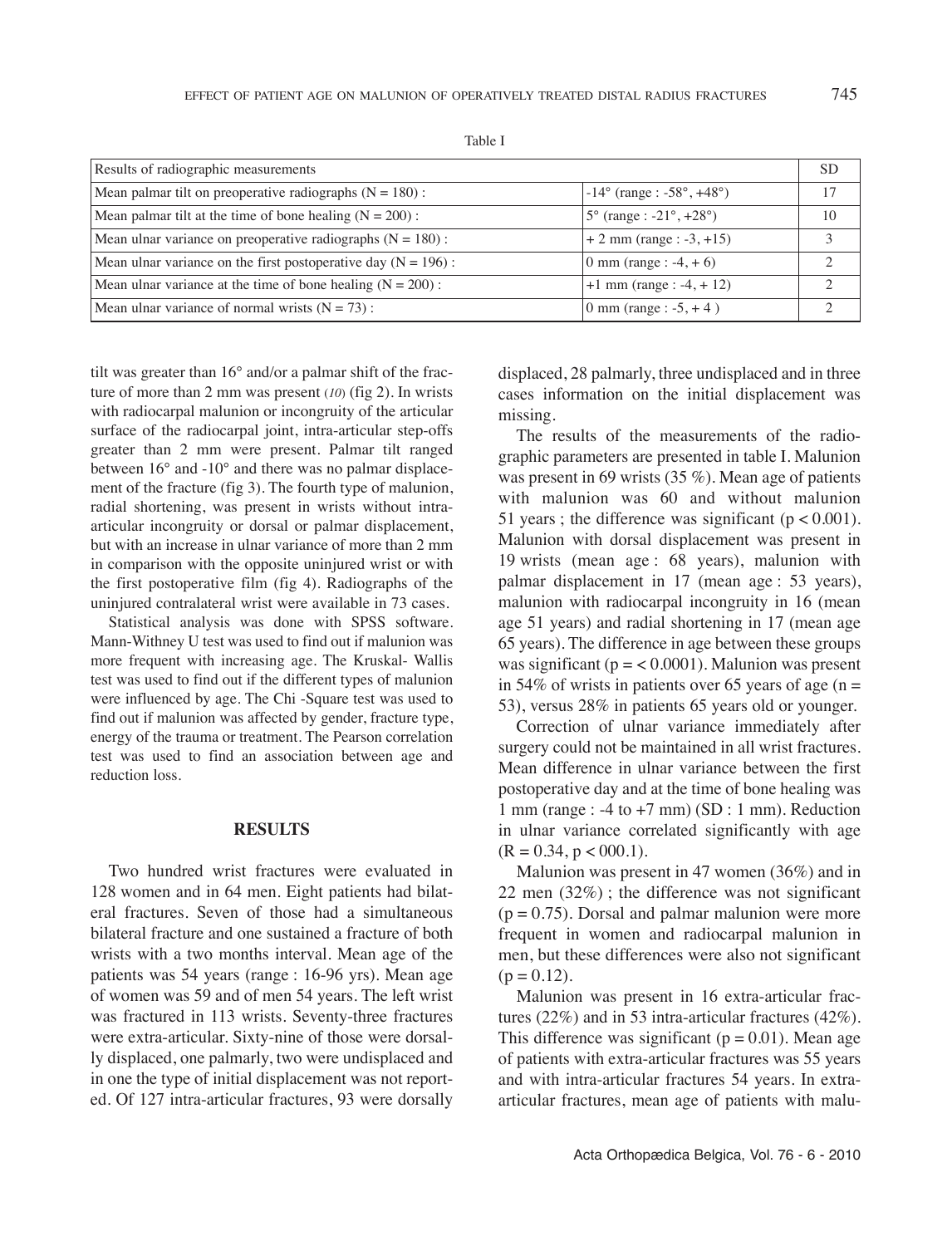nion was 65 and without 51 years, and in intra-articular fractures 58 and 50 years, respectively. Mean increase in ulnar variance between initial radiographs and films taken at the time of bone healing, was similar for intra- and extra-articular fractures (1 mm).

An associated fracture of the distal head of the ulna was present in 19 wrists ; the fracture of the distal radius was found to be malunited in 63% of those. In wrists without ulnar head fracture, malunion was present in 31% : the difference was significant  $(p = 0.01)$ .

The distal radius fracture was caused by a simple fall in 107 wrists (59%). The mechanism of injury was a fall from a few steps, from a bicycle or during ice skating in 35 cases (19%) and in 41 (22%), the fractures were sustained in a high-energy trauma (traffic accident, fall from a height). The mechanism of injury was not reported for 17 fractures. Patients who sustained a high-energy trauma were younger than patients with a medium or low-energy trauma, 42 versus 58 years respectively ( $p < 0.0001$ ). Ninety percent of fractures sustained in a high-energy trauma were intra-articular. Forty-three percent of men were involved in a high-energy injury and only  $11\%$ of women. Malunion was not more frequent in wrist fractures from a-high energy trauma ( $p = 0.14$ ), but the palmar and radiocarpal malunion types were more frequent ( $p = 0.01$ ).

Percutaneous K-wire fixation was used in 139 fractures (70%). Fifty patients were treated with a volar plate, seven with an external fixator, one with a dorsal plate and one with screws. Two had a combined treatment : in one a palmar plate and a dorsal plate were used and in another a palmar and a dorsal plate in combination with an external fixator. K-wires were used in 135 dorsally displaced fractures and in 4 without displacement. One K-wire was introduced through the radial



*Fig. 2.* — A distal radius fracture in a 61-year-old man healed with palmar malunion (a, b)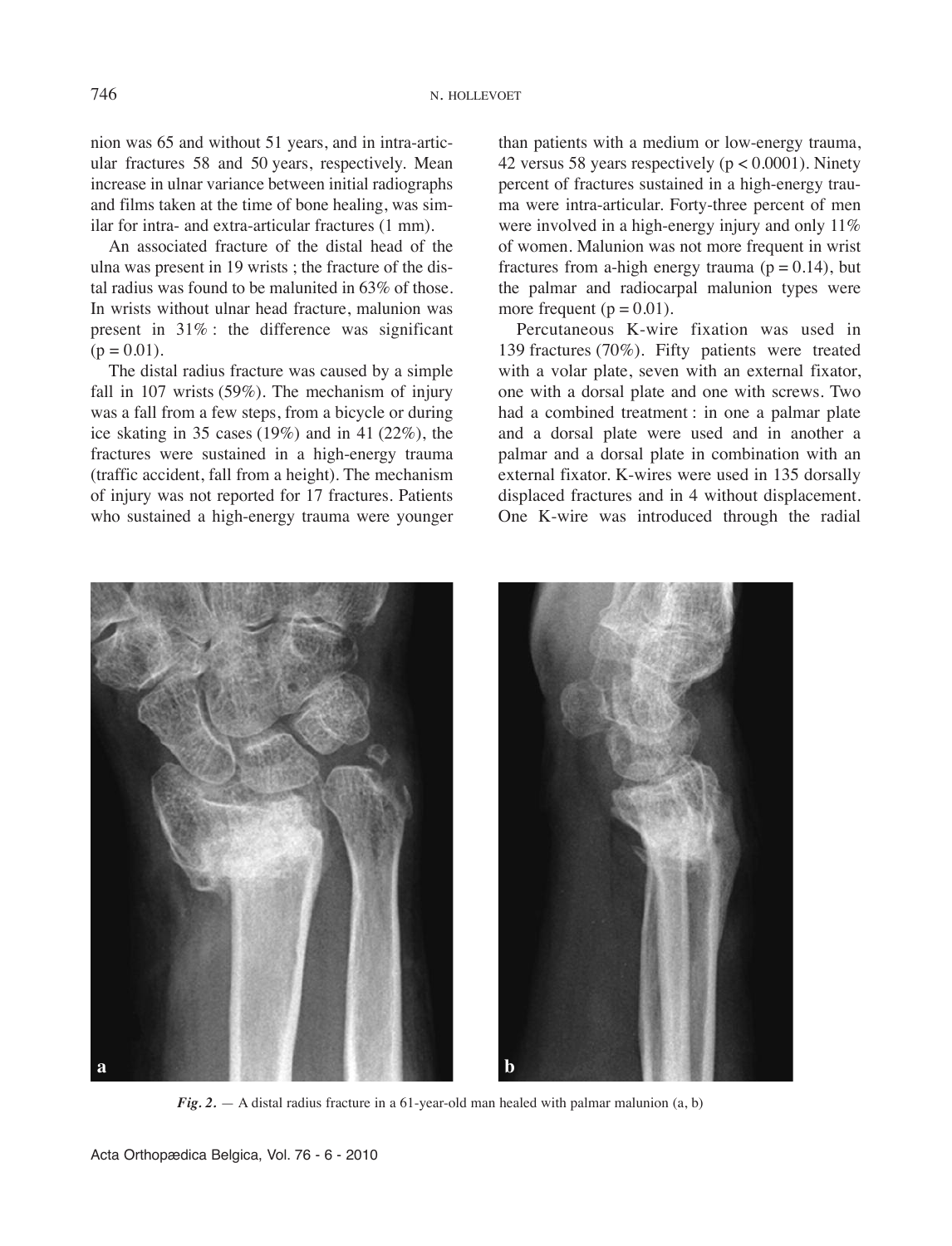

*Fig. 3.* — Radiocarpal malunion in a 38-year-old man (a, b)

styloid process and one or two dorsal K-wires intrafocally (*7,25*). In 17 fractures all K-wires were introduced intrafocally (*11*). Volar plates were used in 19 dorsally displaced, in 27 palmarly displaced and one undisplaced fracture. In three cases the volar plate was inserted without distal screws and in the other fractures, angle stable screw fixation was used.

Malunion was present in 47 wrists stabilized with K-wires (34%) and in 13 with a palmar plate (26%). The difference was not significant ( $p = 0.38$ ). However, the type of malunion in fractures treated with K-wires was different from those operated with plates. Palmar tilt malunion was seen in 12 wrists treated with K-wires and only in one treated with a plate. Dorsal tilt malunion was found in 18 fractures stabilized with K-wires and only in one treated with a plate. Radial shortening was present in 12 fractures stabilized with K-wires and in three with a plate. Radiocarpal incongruency was more frequent in fractures treated with a plate than with K-wires – 8 and 5 respectively. This can be explained by the fact that palmar plates were more frequently used to stabilize intra-articular fractures sustained in a highenergy trauma than were K-wires. Twenty-nine percent of fractures treated with a plate were caused by a high-energy trauma versus only 15% of fractures managed with K-wires. External fixators were used six times to stabilize high-energy trauma fractures and only once in a low or medium-energy trauma fracture. All wrists treated with an external fixator had malunion (four palmar, one radiocarpal malunion and two radial shortening).

When wrists treated with K-wires were evaluated separately, mean age of patients with malunion was 62 years and without malunion 50 years  $(p < 0.0001)$ . In fractures stabilized with a palmar plate, mean age of patients without malunion was 52 and with malunion 56 years, but the difference was not significant ( $p = 0.39$ ).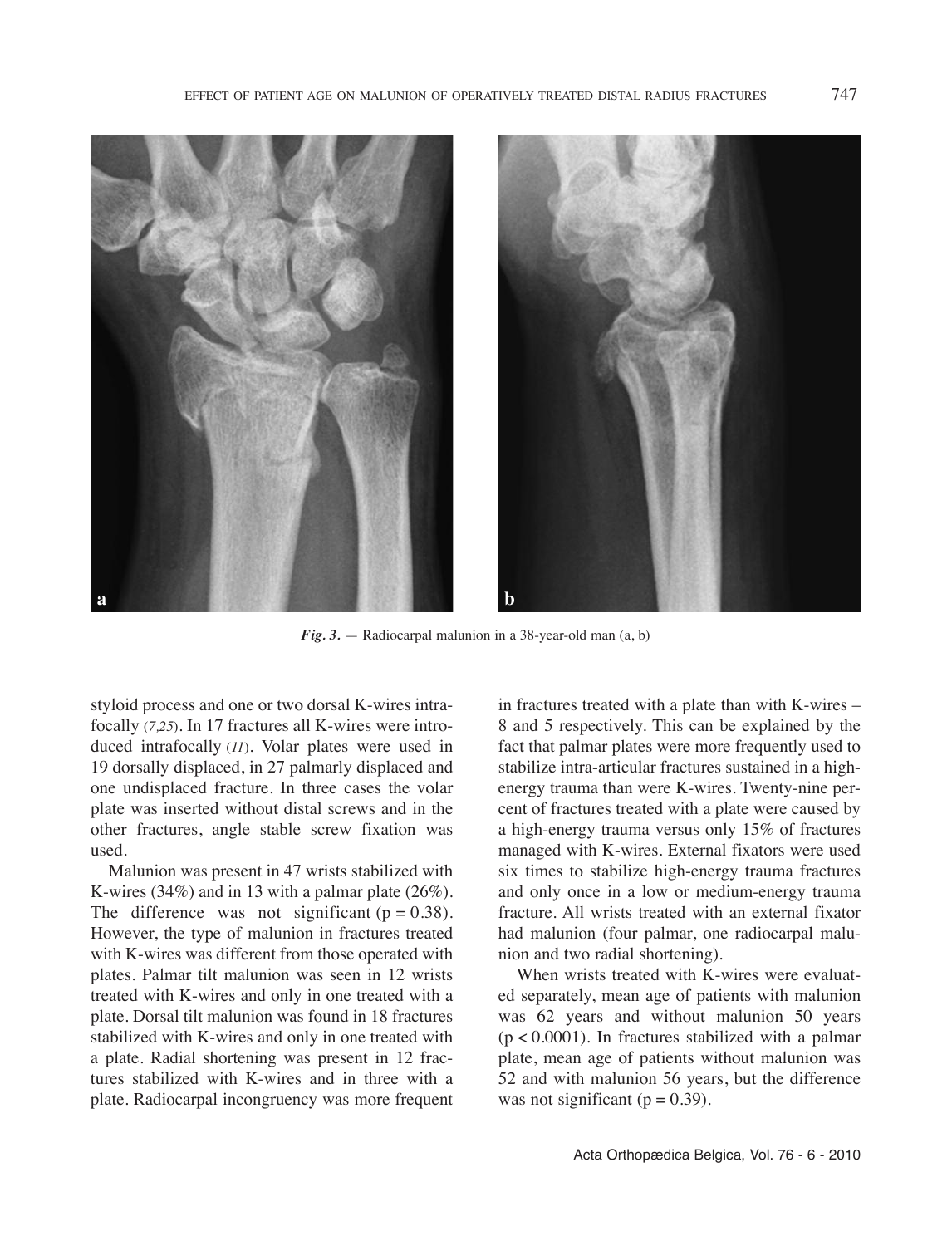# **DISCUSSION**

The results of the present study cannot be easily compared with others in literature because different methods exist to measure radiological parameters, particularly radial shortening. Ideally, this should be measured as the difference in length between the distal radius and ulna at the level of the distal radioulnar joint and not from the radial styloid process, because the latter method does not correlate with functional outcome (*28*). Ulnar variance should be compared with the contralateral wrist to minimize misinterpretation due to anatomical variations (*17*).

There is also a large variation in criteria for malunion. In the study of Nesbitt *et al*, reduction was considered acceptable if loss of radial length did not exceed 2 mm (measured from the radial styloid process), loss in radial inclination was not more than 5°, loss in palmar tilt did not exceed 10° or articular step-offs were not greater than 1 mm (*19*). In the study of Earnshaw *et al, c*riteria for an acceptable reduction were less than 10° dorsal angulation and less than 5 mm of radial shortening (measured from the radial styloid process) (*3*). For Beumer and McQueen, reduction was considered acceptable when volar or dorsal tilt did not exceed 10°, radial shortening was not more than 3 mm and carpal alignment was present (*2*). In the study of Makhni *et al*, criteria for adequate reduction were

less than 10° dorsal displacement or less than 25° volar angulation, articular step-offs smaller than 2 mm, and less than 5 mm radial shortening (it was not explained how radial shortening was measured) (*16*). Mackenney *et al* considered malunion if dorsal angulation measured more than 0° and/or ulnar variance was greater than 3 mm (*15*). In the present study, the criteria proposed by Fernandez were used to define malunion (more than 2 mm increase in ulnar variance, more than 10° dorsal tilt and intraarticular step-offs of more than 2 mm) (*4*), except that radial inclination was not used, because it did not correlate as well with outcome as the other parameters (*9, 26*) and a volar tilt of more than 16° and/or volar shift of the fracture greater than 2 mm were also considered as malunion.

Despite the variations in criteria, it is clear that increasing age is associated with more fracture instability and malunion in distal radius fractures treated non-operatively (*15, 16*). In the present study it was also found that patients with malunion after surgical treatment were older than those without malunion. The influence of age on malunion was greater for K-wires than for volar plates with locking screws. However, a reliable comparison between the two treatment methods cannot be made, as more fractures sustained in a high-velocity trauma were treated with a volar plate than with K-wires.



*Fig.* 4. — A wrist fracture in a 79-year-old female with radial shortening (a,b) in comparison with the normal wrist (c)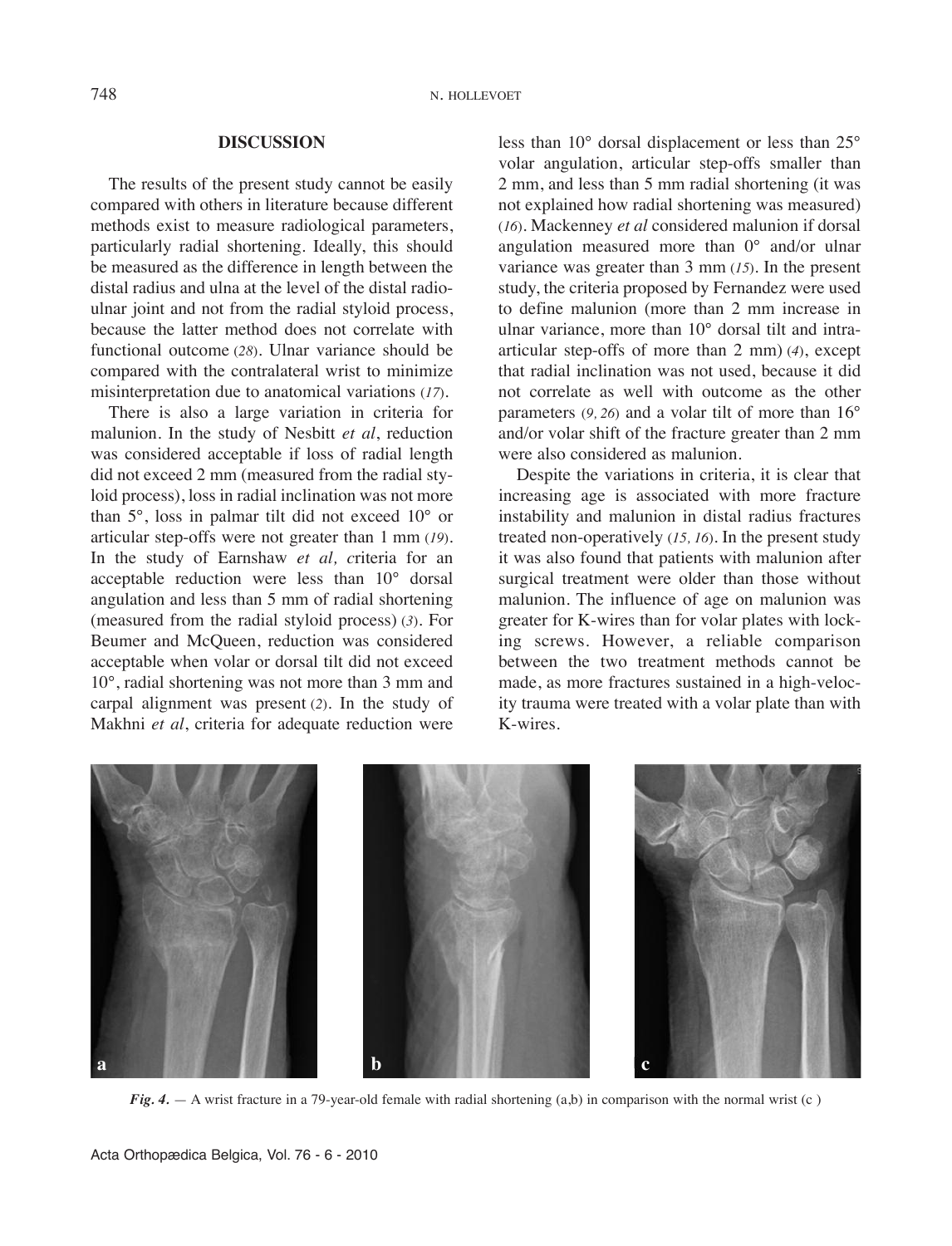In the present study, 35% of surgically treated wrist fractures were malunited, and the proportion reached 54% in patients over 65 years of age. Higher percentages of malunion are reported in series in which distal radius fractures were treated with manipulation and plaster cast immobilization. In a study by Nesbitt *et al*, 54% of fractures did not achieve an adequate reduction (*19*). In another study, malunion was found in 71% of fractures after finger-trap traction or manual manipulation followed by plaster cast immobilization (*3*). In another study on patients more than 65 years old, 83% of fractures healed in a malunited position after closed reduction (*2*). lower percentages of malunion are reported after treatment with volar plates with locking screws. Ten percent of patients with a mean age of 53 years with a dorsally displaced distal radius had malunion following volar plating (*23*). In other studies with only elderly patients, malunion could be avoided (*1,6,21*). Radial shortening of 2 mm or more was present in 57% of female patients over 60 years of age treated with extra-focal K-wire fixation (*13*). In the present study, similar percentages of malunion were found in patients over 60 years of age treated with K-wires.

In the present study, malunion was more frequent in intra- than in extra-articular fractures. This can be explained by the fact that intra-articular incongruency cannot be present in extra-articular fractures. The influence of increasing age was still present when intra- and extra-articular fractures were evaluated separately. Increase in ulnar variance after surgical fixation was similar in intra- and extra-articular fractures. Radiological results of intra- and extra-articular fractures were similar in a study in which fractures were stabilized with a volar plate with locking screws (*24*). Also in the study of Nesbitt *et al,* loss of reduction was not greater in intra- than in extra-articular fractures (*19*).

Malunion can be categorized as dorsal, palmar and intra-articular malunion (*5*) ; malunion with only loss in radial length can occur as well. This type of malunion was more frequent in elderly patients. young male patients were more at risk for radiocarpal malunion. These patients were more frequently involved in severe accidents and the resulting fractures were more complex and difficult to treat. Ninety percent of fractures sustained in a high-energy trauma were intra-articular. Palmar malunion can occur following K-wire fixation of dorsally displaced fractures. Palmar overcorrection has been reported with the Kapandji technique (*10, 18*,*20*). A volar plate is indicated in fractures presenting palmar displacement after correction of the dorsal tilt.

It can be concluded that malunion of distal radius fractures following surgical fixation is more frequent in elderly patients, especially after treatment with K-wires. More than half of patients over 65 years of age in the present study had malunion. However, most of these patients will have no complaints, as the risk of functional problems caused by malunion decreases with increasing age (*8,9*).

# **REFERENCES**

- **1. Arora R, Gabl M, Gschwenter M** *et al.* A comparative study of clinical and radiological outcomes of unstable Colles type distal radius fractures in patients older than 70 years : nonoperative treatment versus volar locking plating. *J Orthop Trauma* 2009 ; 23 : 237-242.
- **2. Beumer A, McQueen MM.** Fractures of the distal radius in low-demand elderly patients. *Acta Orthop Scand* 2003 ; 74 : 98-100.
- **3. Earnshaw SA, Aladin A, Surendran S, Moran CG.** Closed reduction of Colles fractures : comparison of manual manipulation and finger-trap traction. *J Bone Joint Surg* 2002 ; 84-A : 354-358.
- **4. Fernandez DL.** Should anatomic reduction be pursued in distal radius fractures? *J Hand Sur*g 2000 ; 25-B : 523-527.
- **5. Fernandez DL, Eggli S.** Malunion of fractures of the distal radius. Editions Scientifiques et Médicales Elsevier SAS (Paris). *Surgical Techniques in Orthopaedics and Traumatology,* 55-280-C-10, 2000, 7 p.
- **6. Figl M, Weniger P, Jurkowitsch** *et al.* Unstable distal radius fractures in the elderly patient – volar fixed-angle plate osteosynthesis prevents secondary loss of reduction. *J Trauma* 2010 ; 68 : 992-998.
- **7. Fritz T, Wersching D, Klavora R, Krieglstein C, Friedl W.** Combined Kirschner wire fixation in the treatment of Colles fracture. A prospective, controlled trial. *Arch Orthop Trauma Surg* 1999 ; 119 : 171-178.
- **8. Grewal R, MacDermid JC.** The risk of adverse outcomes in extra-articular distal radius fractures is increased with malalignment in patients of all ages but mitigated in older patients. *J Hand Surg* 2007 ; 32-A : 962-970.
- **9. Hollevoet N, Verdonk R.** The functional importance of malunion in distal radius fractures. *Acta Orthop Belg* 2003 ; 69 : 239-245.